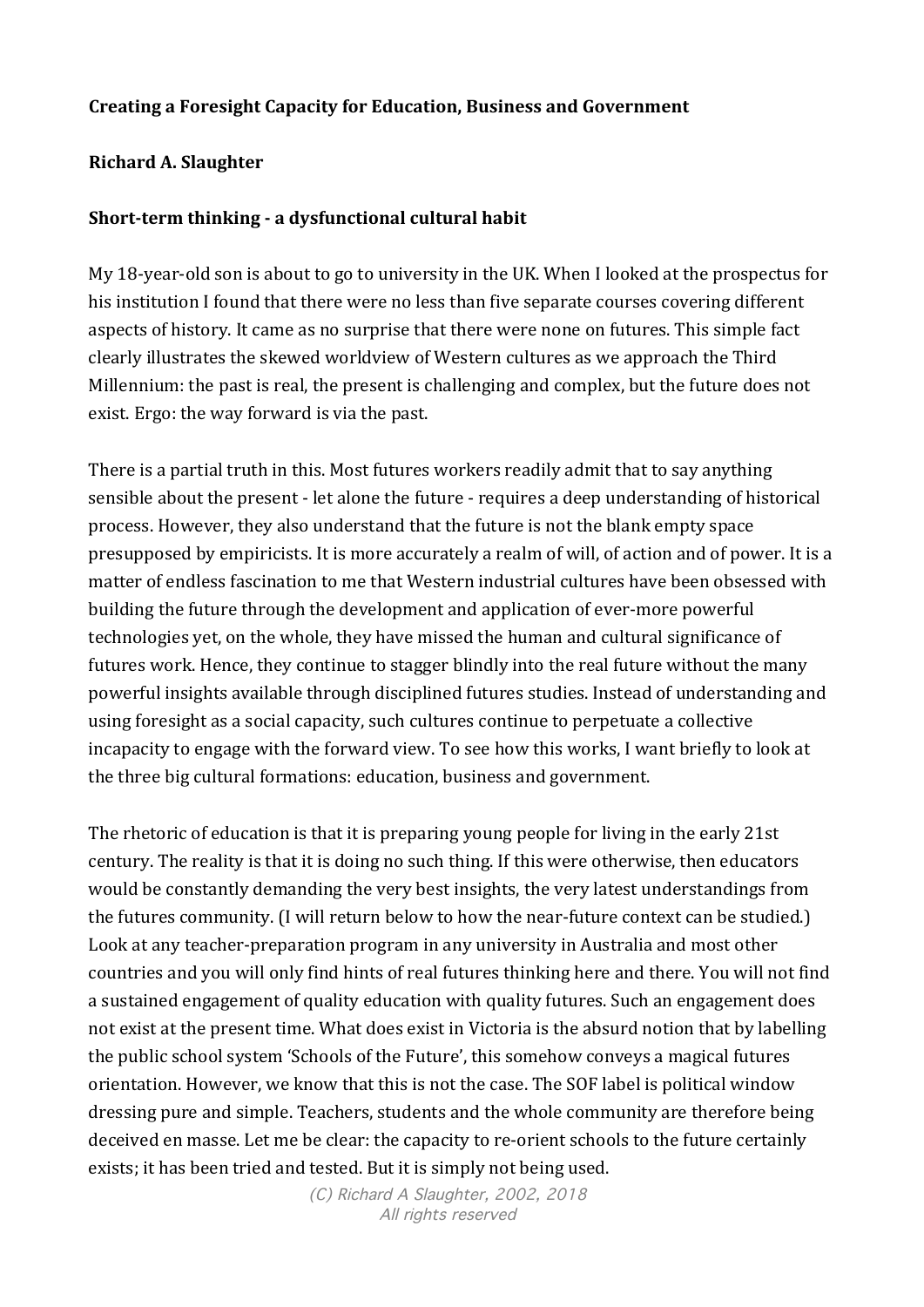What about business? Here the picture is more complex. Some businesses do take the future seriously. In fact some large multinationals have been using sophisticated futures tools - such as scenario planning - for a very long time. Some leading executives also possess deep insight into the nature of the cultural/historical transition we are living through and are applying their understandings to the necessary reconceptualisation of business for a very different era. Yet it is fair to say that these broadly progressive forces in business are very much in the minority. Most businesses in Australia are doggedly short-term in their thinking; they are not aware of the shifting sands they are built upon or of the emerging challenges of the early 21st century. One has only to turn on the tv or look at any popular publication to see the familiar fantasy of materialist consumption being peddled wholesale. Yet this is one of the most regressive campaigns possible. It arguably distracts and mis-directs whole populations away from a more engaged and authentic (ie. post-materialist) way of life.

And government? I can well understand that those involved in government at any level: local, state or national, will spend much of their time feeling overwhelmed by the demands of the present. But the upshot is that the prevailing short-termism of the culture is reinforced by some of the very people who could sponsor a shift of perspective. To be sure there are occasional spasms of futures interest: a commission here, a planning workshop there, a snapshot of the future in this field, a study group on that. But all this is piecemeal. It does not cohere. There is no attempt at disciplined 'big picture' thinking - particularly since the last election when this is widely believed to be one of the factors that contributed to a Labour defeat.

So in their every day operation these three powerful social formations: education, government and business, actively inhibit the development of a forward view. Each implicitly or explicitly have interests in discerning ways ahead in their own limited fields of interest, but on the whole they are not using available futures concepts and tools. Even the 'best' corporates only use tools that they find congenial and largely ignore the rest. So how can we deal with this collective blindness? Well, we don't need another Commission for the Future. While I don't believe the resources expended upon it were entirely wasted, it is clear that it failed to connect with the real strengths of the futures field; it also failed to even begin to articulate a shared vision of a viable future for the country.

### **Towards a national foresight strategy**

I now want to present elements of the case for a national foresight strategy. I find it amazing that although we are so close to the new millennium, the debate about 'the future' in Australia seems to be focused on the flag, the queen and the republic. While the notion of sustainability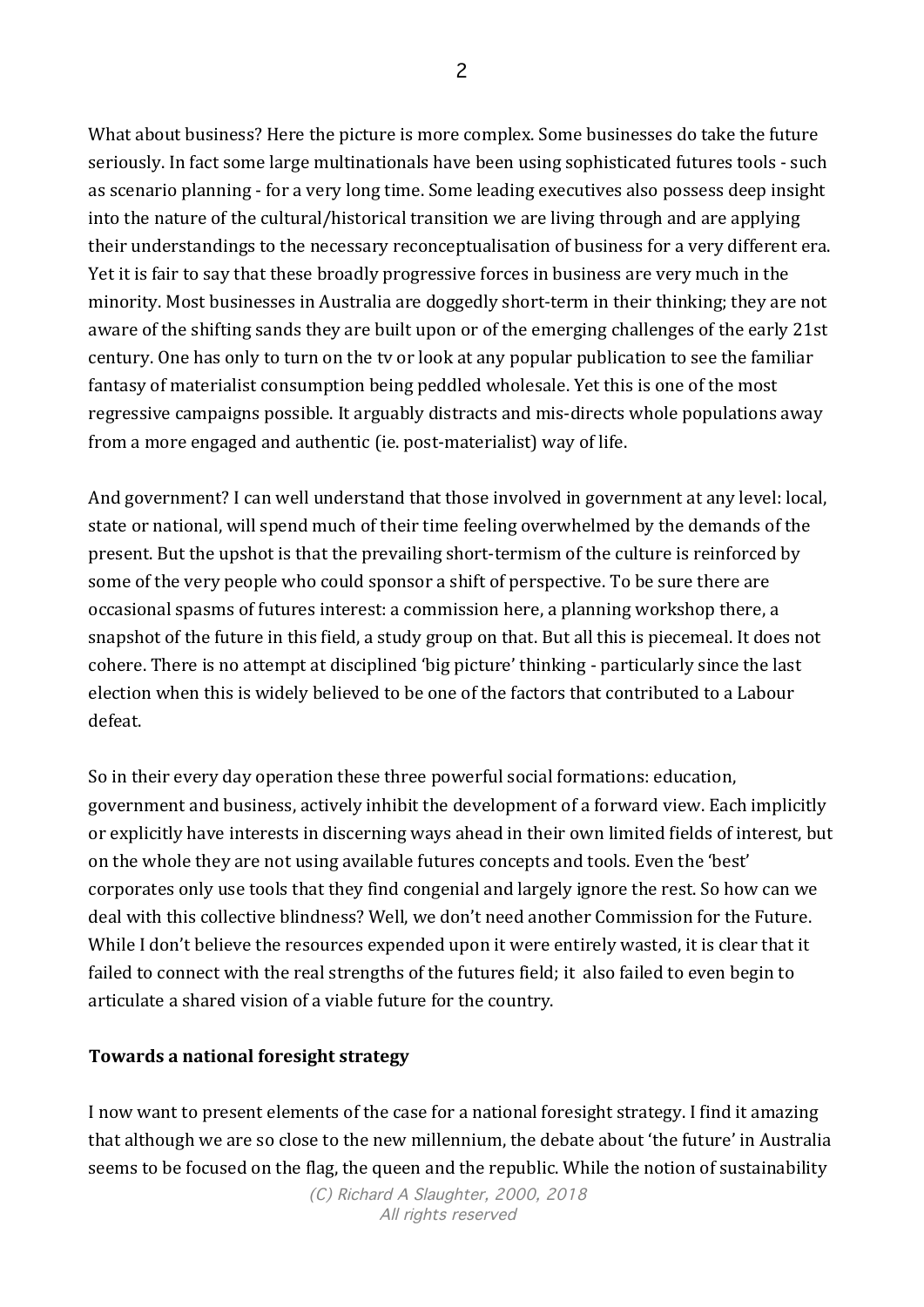has certainly arrived and found some support, the Ecologically Sustainable Development (ESD) process was widely judged to have been a failure and there is presently nothing to take its place. The sun shines today - so why worry about tomorrow? It is a familiar pose. But it is only a pose, a substitute for a viable strategy. As writers such as David Tacey and Ken Wilber make clear, beneath the slick surface of contemporary life are powerful mythic and psychodynamic forces, and many unacknowledged terrors.  $\frac{1}{1}$  A key source of existential angst, especially for the young, is the repression of the future which, though it be widely denied, is very, very central and important to everyone.

A national foresight strategy is needed to give Australia a sense of purpose and direction. It is needed to provide a necessary warning function and a framework in which a host of wealthcreating and problem-solving activities can be located. It is needed to give people particularly young people - hope that the world can be better, even though it faces some very major challenges. So what can be done? Due to space limitations I want to make a few suggestions in relation to the three sectors mentioned above.

Education is desperately lacking in forward-looking leaders, that is, people who understand the near-future context and are actively responding to the signals it is providing. While we have plenty of leaders who have achieved a limited kind of success through helping one school or institution thrive in present-day competition with others, this 'industrial' notion of leadership is no longer good enough. There are all too few leaders who are leading in a way that is genuinely responsive to the near-term future. Leaders of the latter variety are lacking partly because unlike some leading universities abroad, Australian university departments with their medieval fiefdoms, insecure departmental structures, self-important administrators and labyrinthine internal politics, have so far proved incapable of drawing upon high quality futures work and integrating it fully and widely into in-service work, professional development and Masters programs. (An interesting side-effect of their myopic conservatism is that they are about to be circumvented by distance education developments on the internet - but that is another story.)

I have worked directly with many schools, principals associations and educational organisations throughout Australia and I can report 'from the field', as it were, that there is an immense *latent* demand for high-quality futures resources, support, opportunities in schools and school systems. The demand is latent for two reasons. One is the relative 'youth' of the futures field and a perceived scarcity of suitable resources. However, with the publication of **The Knowledge Base of Futures Studies** and other educational resources, it is easier to get started than ever before.  $2$  The other is that the many possibilities for refreshment and renewal through futures approaches are currently obscured by universities and departments of education whose real interests lie elsewhere (in system maintenance and control,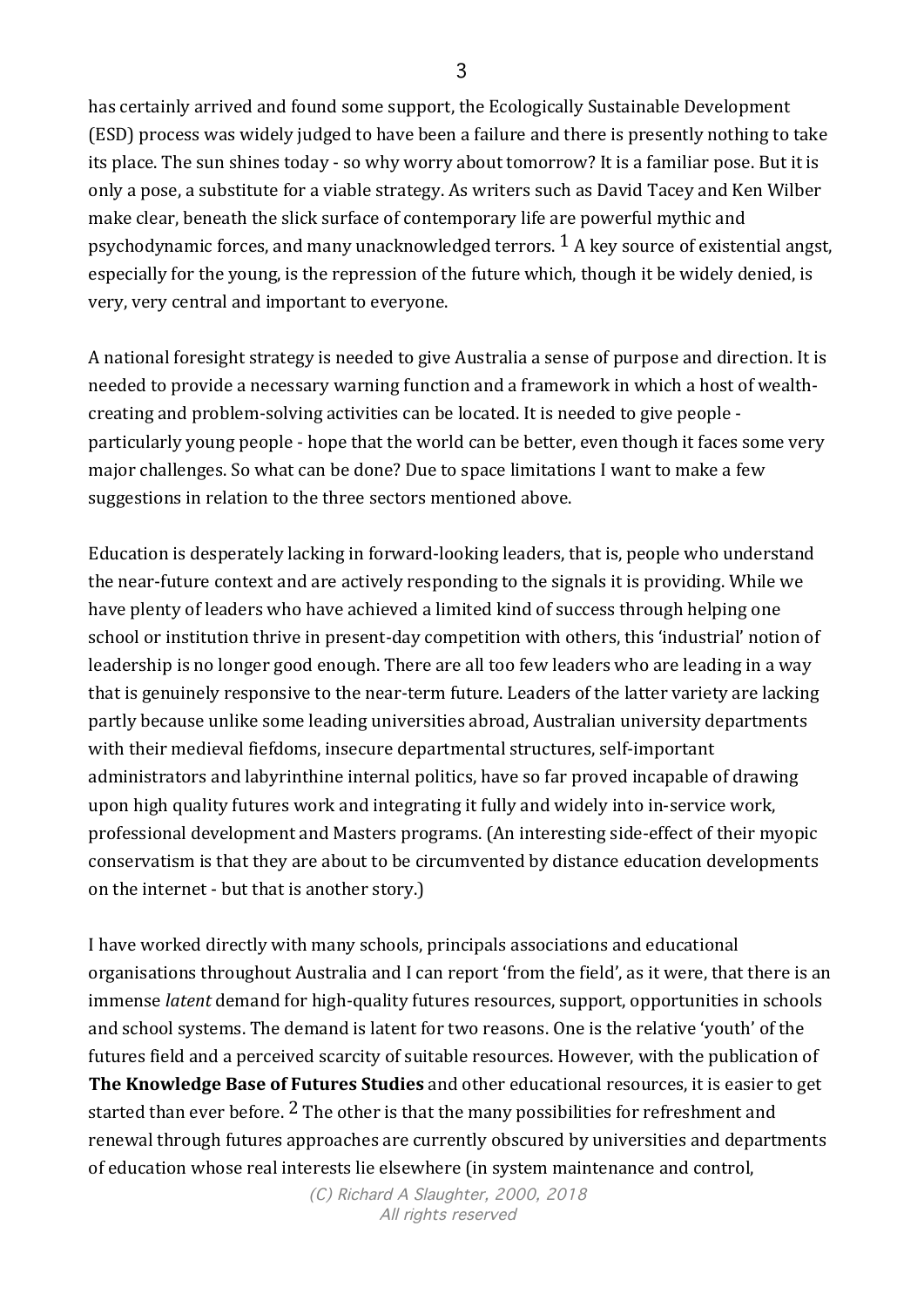budgetary and other pragmatic concerns, and short-term politics) and whose psychology refers back to the era of high industrialism. But if you spend time with any group of committed teachers, any school principle who really cares about the young people in his or her charge, any progressive educational worker who struggles daily to find a way beyond the stifling constraints of bureaucracy, then it is very clear how and why futures approaches are so relevant and productive.

There are some indications of progress. A new school subject for years 11 and 12 called 'Futures' is on trial in Queensland. In Adelaide, DECS has put a lot of effort into an explicitly future-oriented charter. The Futures Study Centre conducts seminars and distributes teaching materials throughout the land. What is now needed is a shift of perspective on the part of educational hierarchies. They need to understand that futures study, futures research, futures work in education is neither an overseas import nor merely a flashy piece of curriculum content. I see no credible alternative to the view that *high quality futures work is a core component of education itself.* It makes no more to sense to have education without futures than it does to have engineering without physics or geography without landscapes or maps. Once this shift of perspective is attained, the latent demand for futures work in education will increase rapidly and, dinosaur-like, the formal institutions will once again be caught on the hop because they will not have the people available to service the growing demand. So a big part of the solution is for active, progressive, futures-oriented people to form creative alliances and to work together across disciplines, across boundaries and across institutional fiefdoms. In so doing, they will help the educational process at all levels to develop a sense of purpose and direction that it presently lacks.

Business needs to decide what kind of world it is living in. Is it the cornucopian world of high industrialism, with no real systemic problems and no limits to material growth? If so then it makes perfect sense to crank the handle, push the consumerist line and go for growth at all costs. Personally, I see this as part of a deeply-held and collective fantasy which pervades and undermines much economic and wealth-creating effort. The dominant approaches to business, industry and commerce that became 'normal' during the period of high industrialism could only succeed because they disguised many costs as 'externalities' and thereby displaced them onto future generations - who will clearly inherit a divided and compromised world.

If one looks at the financial journals, papers, literature, one finds a sophisticated set of abstractions about profit, growth, return on investment that are radically disconnected from the world of people, life and ecological well-being. The market itself is the central abstraction and growth is the central value. But the market has no mechanism whatsoever for responding to, let along caring about (an absurd notion) the future. Nor does it have a mechanism for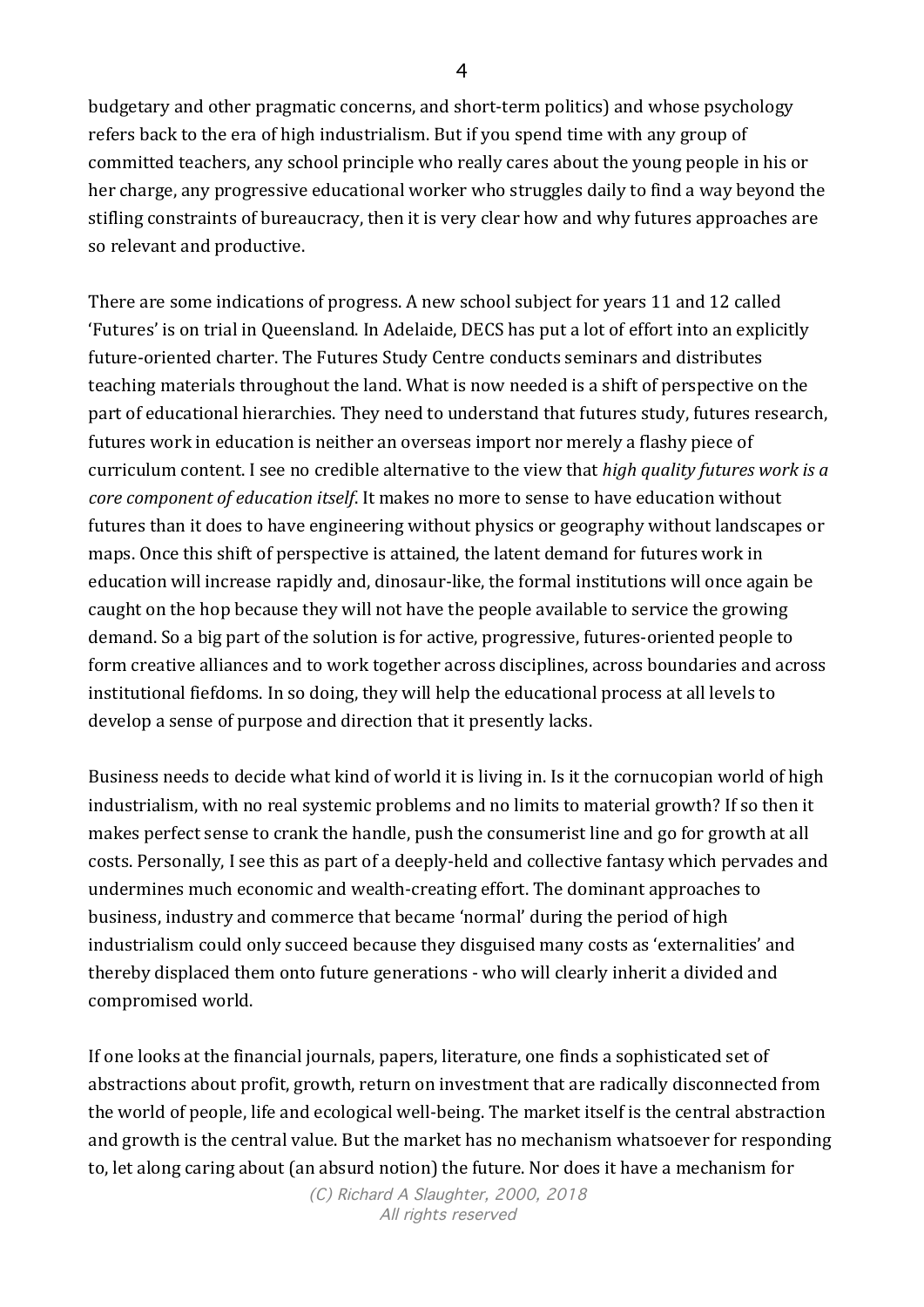establishing limits to economic activity. This is not the place to embark on a critique of economics; however this widely influential and high profile field is, in my view, defective in many of its key assumptions and is ripe for renewal. The shibboleth of growth needs to be tipped from its pedestal and the ecological foundations of life, work and commerce acknowledged and protected. Fortunately books such as Paul Hawken's The Ecology of **Commerce** are widely read, and progressive business practices are spreading. <sup>3</sup> But I suspect very few business people really understand just how compromised our planet is and how difficult it will be to sustain future generations if materialism and growth continue unabated.

It is well known that governments are mainly interested in short term issues, with the next election serving as the ultimate boundary. It is also becoming clear that in an interconnected world the autonomy of national governments is being undermined. For example, the global casino operates daily with minimal government supervision. Moreover, I don't think it will prove possible to ever persuade national governments to think long term. It is like asking bureaucracies to be caring: that it not what they are for. Instead I suggest that *certain functions are presently missing from the institutions that surround government.* Specifically, I refer to: environmental scanning functions; critical trend/event analysis functions; scenariobuilding functions and early warning functions. These could all be gathered together under the heading of 'foresight'. At the national level, a function which is presently lost and divided between many, many different arenas and applications should be re-constituted under the heading of a Department of Foresight or Futures Studies. Like other key functional areas (such as health, defence, trade etc.) this department should be charged explicitly with taking the long view, regardless of what type of government is in power. At the state level there is scope for a variety of futures projects and commissions. There is a well-established tradition of state foresight work in the USA, and this experience could form a useful guide in Australia.  $4$  At the local government level the aim should be to engage local communities in processes of consultation, dialogue, reflection and visioning to assist them in helping to determine their own futures. There are many examples in the literature outlining some of the practical and methodological options.  $5$ 

When the Commission for the Future was established in 1985 it lacked a clear brief, failed to develop any methodology, and was progressively reduced to opinionising and inspirational forays into various aspects of public policy. While well-intentioned, it was what Barry Jones himself called 'a qualified failure'. Yet I have always maintained that the important thing is to *learn and apply the institutional lessons of the CFF*. I have summarised these elsewhere so will only say here that a combination of local knowledge gleaned within Australia and wider knowledge about successful strategies and structures elsewhere make it entirely possible to design and implement a world-class institution of foresight for Australia.  $6$  This is what any responsible government of whatever political persuasion should aim to do as soon as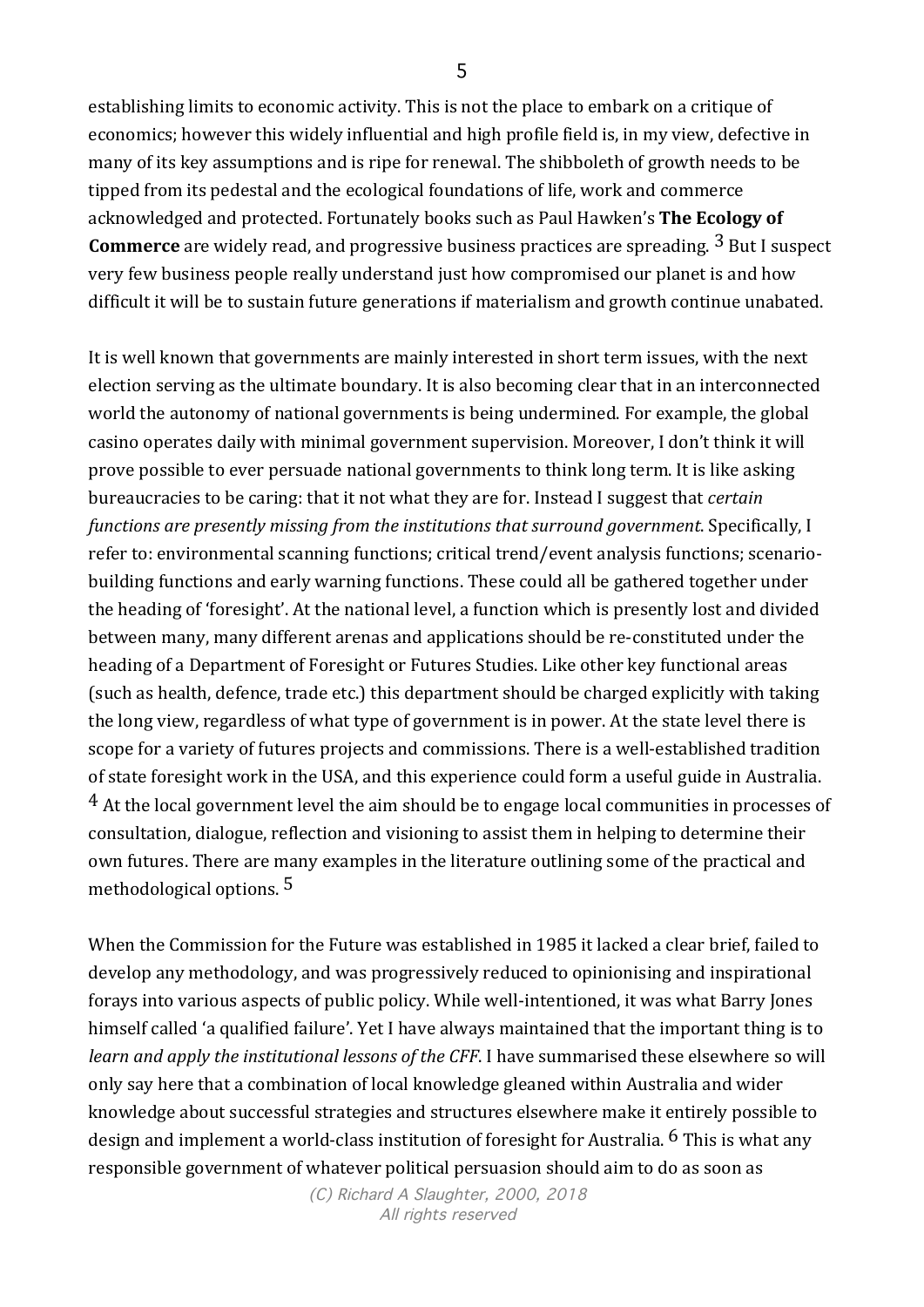possible. An alternatively path forward would be through the formation of an Australian Foresight Institute (or similar title) which would work co-operatively with each of the key sectors to bring into being foresight arrangements best suited to their different requirements and needs. The AFI could be funded through a combination of local government grants, business sponsorship and support from charitable foundations. Research funding should also be sought through the usual channels (although, it should be noted that, like most universities, the Australian Research Council still lacks a category for foresight or futures studies). A basis for targeted and relevant research on Institutions of Foresight is already in place. 7

# The path to social foresight

I have elsewhere described how it is possible to consciously move from a society that is driven by the past and sees its future only as a problematic 'empty space' to one that engages with the forward view and is responsive to the near-future context.  $8$  Briefly, the steps are as follows. As I see it they correspond to what I call five 'layers of capability'. The first is to recognise the raw capacities and perceptions of the human brain/mind system. The 'higher order consciousness' which they support (and which we tend to take for granted) provides the grounds, the basic wherewithal, for thinking about the not-here and the not-yet. Second is the way that futures concepts and ideas progressively enable a futures discourse. It is here that schools can help the young to develop the symbolic capacities to engage with the futures dimension and begin to explore its many implications, both personal and social. Third are the futures tools and methodologies which extend the analytic reach of the discourse and make it possible to carry out extended high-quality explorations into many different future states and options. Fourth are the organisational niches where futures work can be embedded for a wide range of purposes, including those outlined above. As this occurs, so foresight can be routinely applied in many organisations. Finally, the social capacity for foresight is a property that emerges from these layers of capability.

The near-future context is not a mystery. In fact it is fairly clear. But it does not emerge haphazardly from guesses, wishes or the fuzzy speculations of media gurus, charlatans or opinionisers. Rather, it emerges from a disciplined collective process of study, dialogue, clarification and revision. Without going too deeply into the actual techniques involved, let me touch on some of the questions that give rise to this emerging framework.

- \* What are the main continuities?
- \* What are the major trends?
- \* What are the most important change processes?
- \* What are the most serious problems?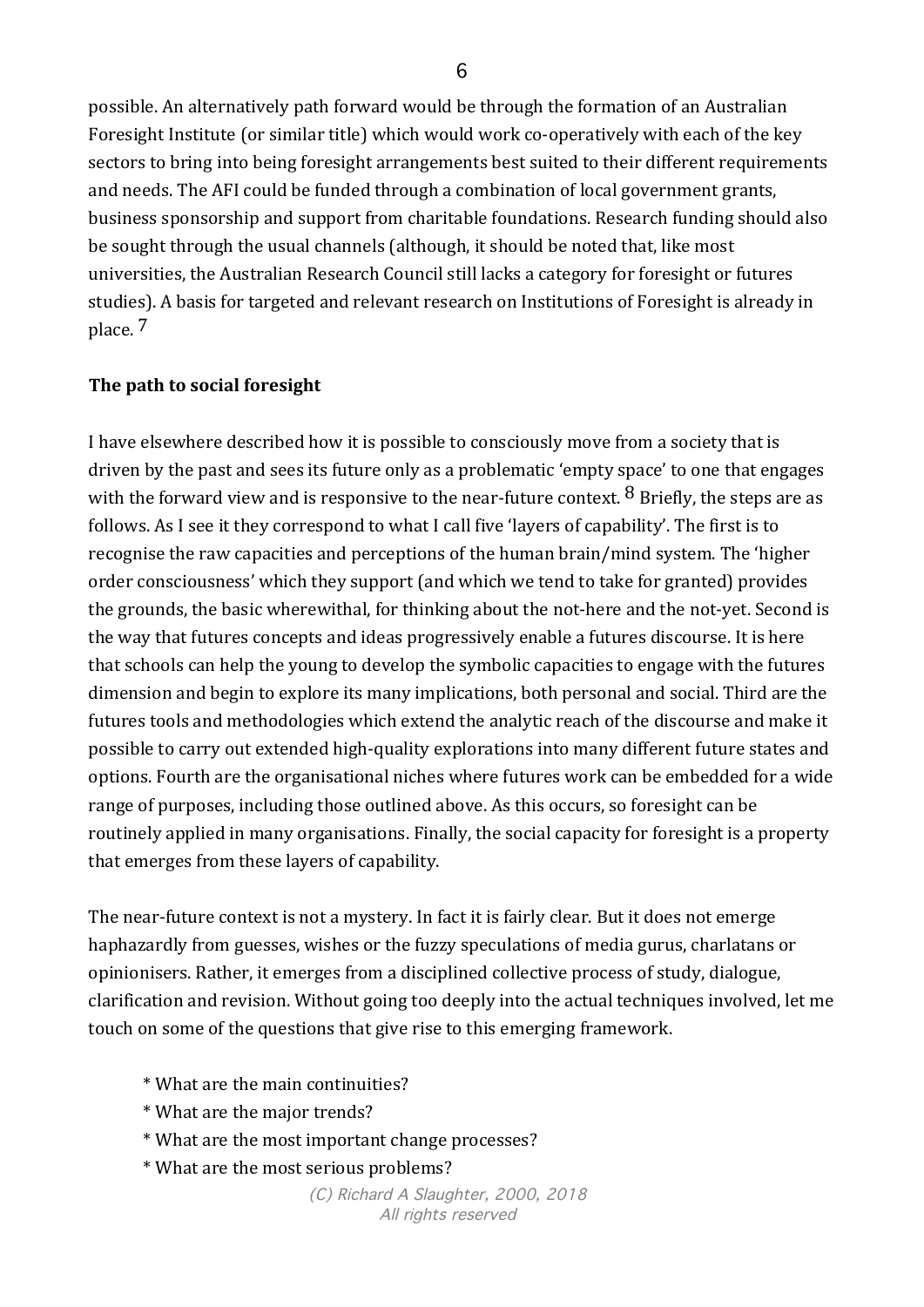- \* What are the new factors 'in the pipeline'?
- \* What are the main sources of inspiration and hope? 9

My point here is that the answers to questions of this kind provide the raw material for understanding the character of the near-future context. It is not a simple matter. The view ahead shifts as our understanding develops and as historical events and processes yield new material. A global community of scholars, scientists, critics, researchers and so on is actively considering these questions all the time. What futures workers have learned to do is to constantly sample the resulting information and to find ways of organising and displaying it. Nowadays more and more information is available via data-bases of various kinds and on the internet. But the classic method of displaying results is still the best: people who have reached a certain level of understanding about a subject write books - and others read those books. The insights so gleaned permeate slowly (far too slowly) into wider social contexts.

Futures work of this kind is a scholarly and applied discipline in its own right and one which properly belongs in a number of contexts. It portrays an outlook which poses very major challenges for our species; challenges that, one way or another, will necessarily be faced by all those now in schools, colleges and universities. A few specific examples include: the emergence of new viruses and the re-emergence of old diseases; the need to wean advanced economies off of the path of unsustainable growth; the need to moderate, and reverse, the many impacts of humanity upon other species and ecosystems (particularly rivers, lakes, forests and reefs); the need to understand and deal with the systemic sources of international terrorism; the need to subject powerful new technologies to shared ethical controls; the need to regulate the international casino of currency speculation; the need to reduce and eliminate structural inequities in the global trading and financial system. And so on ...

The near-future context is dynamic and unstable. It cannot be left to 'take care of itself'. It requires the careful and sustained exercise of human judgment and the application of skills and capacities on a scale that has never been needed before. More than anything else it requires the development and application of social foresight, for only with foresight can we create the lead-time to deal in depth with the emerging challenges of an imperilled world.

#### **Conclusion**

I have outlined a strategy for creating an applied capacity for future vision. First, we need to acknowledge that the old, past-and-present-oriented world view, while providing a starting point, is inadequate for our needs as we contemplate the new millennium. Second, we need to look at the major social formations and ask: how well are they doing? Where there are clear inadequacies, we are entitled to propose a variety of innovations. (In fact social innovations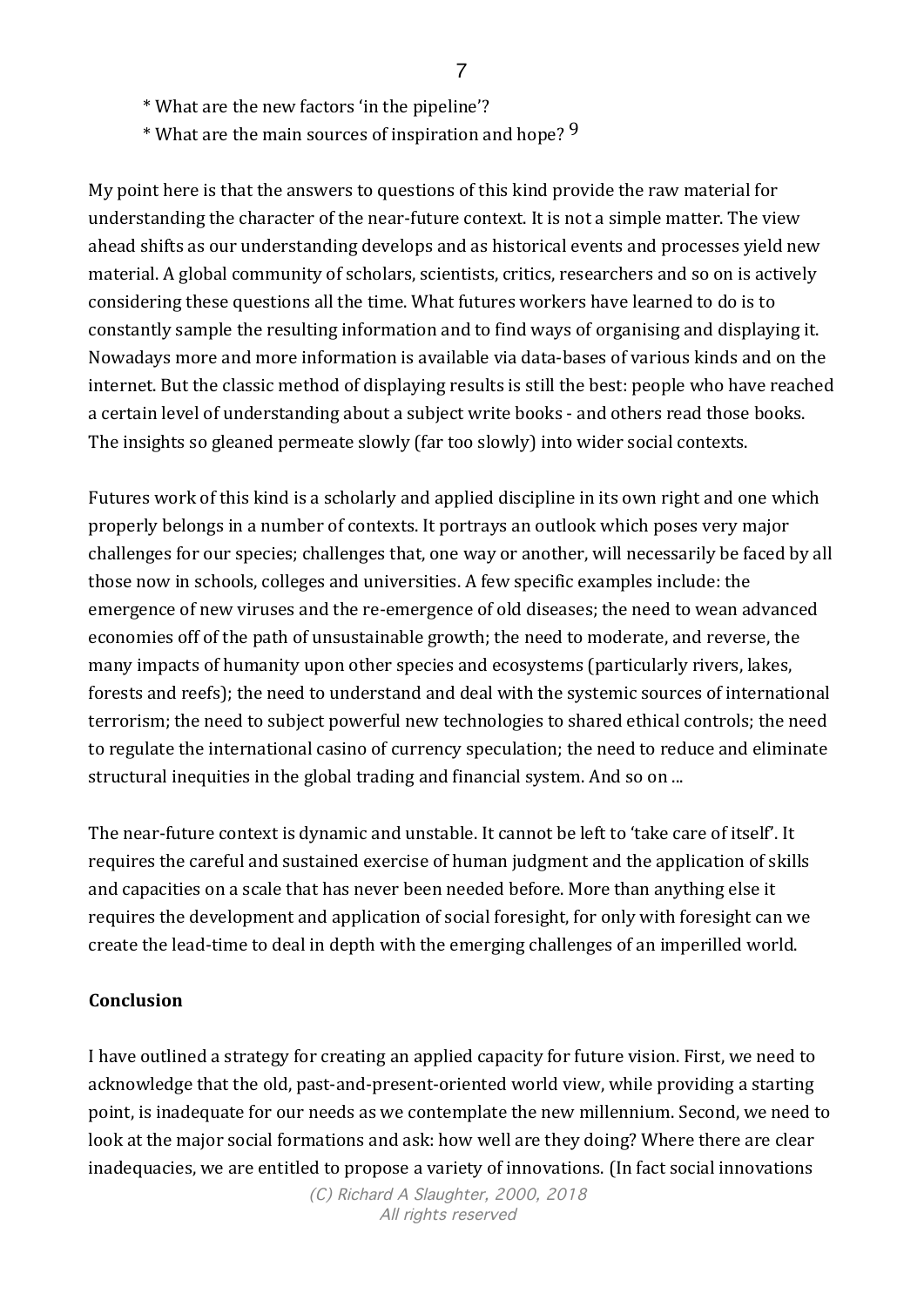are one of the main outputs of successful futures work.) I have suggested some innovations for education, business and government. Others are covered in **The Foresight Principle: cultural recovery in the 21st century.**  $10$  I next showed how a social capacity for foresight could be developed through five 'layers of capability'. Finally, I took up the question of how the near-future context could be constructed and studied in a disciplined way.

The point of social foresight was understood millennia ago when stone walls were erected at huge expense to protect cities against possible future threats and when granaries were constructed to provide insurance against famine. It is not a new idea; look before you leap; a stitch in time saves nine; and forewarned is forearmed. However today we are on the brink of a different era. It is one in which many old certainties are gone forever and many new realities and principles are being born. I am not a pessimist. But the outlook is far more challenging than most people are prepared to admit. If we could listen to the voices of future generations they would ask us to steer carefully and take the near-future very seriously indeed. If the near future is telling us anything it is about our real needs, our basic values, our humanity and our sense of responsibility to future generations.

### **References**

1. David Tacey, *The Edge of the Sacred: Transformation in Australia*, Harper Collins, ??, 1995. Ken Wilber, A Brief History of Everything, Hill of Content, Melbourne, 1996.

2. Richard A. Slaughter, (ed), *The Knowledge Base of Futures Studies*, Volumes 1 - 3, DDM Media, Melbourne, 1996.

3. Paul Hawken, *The Ecology of Commerce*, Weidenfeld & Nicholson, London, 1993.

4. Lindsay Grant, *Foresight and National Decisions*, Univ. Press of America, Maryland, 1988.

5. Robert Jungk and Norbert Mullert, *Futures Workshops*, Inst. for Social Inventions, London, 1987.

6. Richard A. Slaughter, Australia's Commission for the Future: the first six years, in *Futures*, Vol. 24, No. 3, April 1992, pages 268-276.

7. Richard A. Slaughter and Martha Garrett, Towards an Agenda for Institutions of Foresight, *Futures* Vol 27, No 1, Jan/Feb 1995, pages 91 - 95.